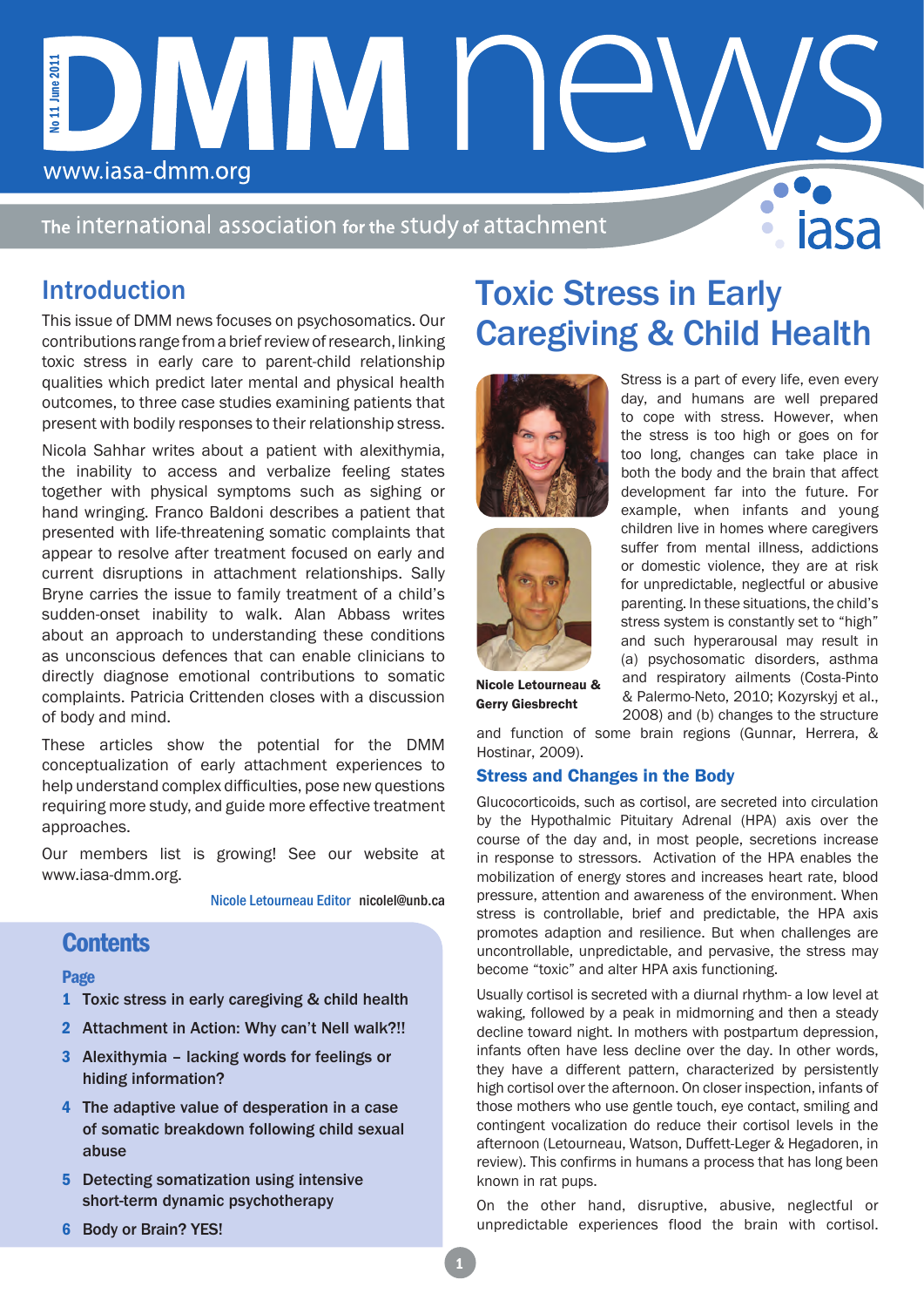Chronic activation of the HPA axis has harmful consequences for child development. High, persistent doses of cortisol impair neuronal growth and dendrictic connections. In this way, toxic stress leaves a lasting biological fingerprint of damage on brain structure and function (Shonkoff, 2004).

#### Stress and Changes in the Brain

Two major brain regions that are affected by toxic stress are the hippocampus and the prefrontal cortex. These brain regions are related to memory and self-regulation and are the foundation of cognitive and social-emotional development. Over time, the effects of toxic stress on brain structure and function can lead to shifts in patterns of behaviour from context-responsive organization to more habitual, rigid, and stereotyped patterns. Such children are less capable of independent problem solving. The relation of exposure to maternal depression in the first two years of life and hyperactivity between two and eight years of age points to a potential outcome of chronic exposure to toxic stress (Letourneau et al., 2006). Evidence is also accumulating that toxic stress may influence the body's inflammatory response (Gunnar, et al., 2009)

#### Conclusions for Clinicians

The effects of toxic stress are particularly worrisome in early childhood because the brain is exquisitely sensitive to experience during this phase of rapid brain development. As well, children's future brain development builds upon current and past brain development. Thus, changes in brain structure and function due to toxic stress produce cumulative changes- -affecting not only current aspects of development for a given stage, but also the next stage that builds upon previous growth. That is, the brain adapts to past and current circumstances and this can constrain individuals to those circumstances.

#### References

Costa-Pinto, F., & Palermo-Neto, J. (2010). Neuroimmune interactions in stress. Neuroimmunomodulation, 17, 196-199.

Gunnar, M., Herrera, A., & Hostinar, C. (2009). Stress and early brain development. Montreal, QC.

Kozyrskyj, A., Mai, X., McGrath, P., HayGlass, K., Becker, A., & MacNeil, B. (2008). Continued exposure to maternal distress in early life is associated with an increased risk of childhood asthma. American Journal of Respiratory and Critical Care Medicine, 177, 142-147.

Letourneau, N., Watson, B., Duffett-Leger, L., & Hegadoren, K. (in review). Maternal-infant interactions are related to cortisol levels in mothers and infants affected by postpartum depression.

Letourneau, N. L., Fedick, C. B., Willms, J. D., Dennis, C. L., Hegadoren, K., & Stewart, M. J. (2006). Longitudinal study of postpartum depression, maternal-child relationships and children's behaviour to 8 years of age. In D. Devore (Ed.), Parent-child relations: New research (pp. 45-63). New York, NY: Nova Science Publishers.

Shonkoff, J. (2004). Science, policy, and the young developing child: Closing the gap between what we know and what we do (pp. 1-12): Ounce of Prevention Fund.

#### Nicole Letourneau, Ph.D., RN University of New Brunswick & Gerry Giesbrecht, Ph.D., University of Calgary

## Attachment in Action: Why Can't Nell Walk?!!

Eleven-year-old Nell came to hospital with severe abdominal pain. She was treated with IV fluids and strong analgesics, but no medical cause was found for her symptoms. Still, she reported so much pain that she could hardly move. When she walked, her gait was a spectacle of slow jerking movements accompanied by grunting, wincing, and blinking. The nurses noted an increase in her symptoms when family members were present.



Sally Byrne

Nell was referred to Psychological Medicine. She was noted to be perfectionistic, hardworking, and high achieving, but she looked very young with 2 pigtails and a soft-voice. But she was also controlling. Her family was highly solicitous of her needs and presented as harmonious, socially respectable, and without stressors. A diagnosis of Somatoform Pain Disorder and Conversion Disorder was made.

A SAA was conducted to identify Nell's self-protective strategy, stressors that troubled her, and any traumas and losses. Nell appeared to use both a compulsively compliant strategy (A4) and also punitive and seductive coercion (C5-6). There were also hints of something "wrong" at home and repeated suggestions that her mother was strained.

Our working hypothesis was that Nell used an A strategy of inhibition and performance that wasn't functioning anymore because being good and obedient no longer attracted sufficient attention. Consequently, she was trying out a rather desperate somaticized C strategy. The SAA, however, provided no information about why she needed to switch strategy.

At Christmas, Nell went home in a wheelchair for the 6 week holiday. Her abdominal pain had resolved, but she was still unable to walk and needed near constant care.

After the holiday, a highly structured rehab programme combined attendance at the hospital school, daily physiotherapy, individual psychological work, and weekly family sessions.

In these sessions, Nell's mother spoke of past marital tensions that almost led to separation and complained strongly about the burden of housework and

children. Nell's father perceived few problems and denied any marital conflict. Nell was keen to speak for her parents and pedantic in her attention to detail.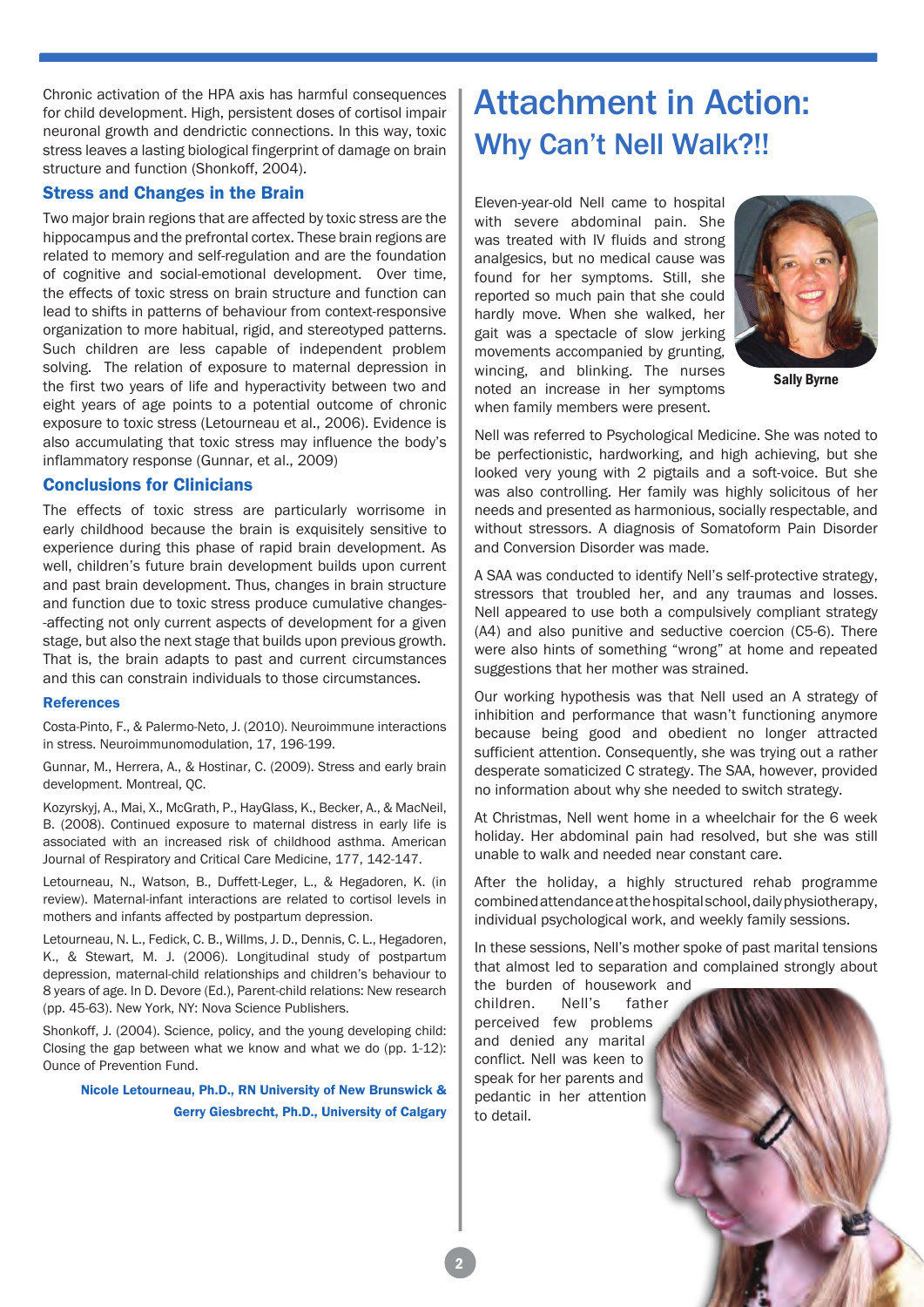Nell applied herself industriously to the rehab programme and was moving jerkily, but independently, within two weeks. She returned to regular school while attending daily outpatient psychological and physiotherapy, and monthly family sessions. Individual therapy gradually uncovered her acute awareness of marital tensions and her fear of divorce.

Nell's mother said that when her husband became frustrated, he verbally exploded at her and the children. In childhood, he had experienced frequent and intense conflict between his parents and recalled wishing his parents would separate. He believed that conflict tended to explode and then resolve and preferred this to the "repressed" style of his wife's family. To avoid conflict, Nell's mother was trying to handle difficulties on her own. This, in turn, led to her feeling terrible. The couple tried to hide their conflict by restricting it to empty rooms at home. When they were invited to discuss these issues in family sessions, Nell became physically agitated, then tried to defuse the tension with humour.

Slowly Nell's fears were addressed with her parents. Although they still minimized their disagreement, they were coached to provide more explicit information for Nell. However when Nell returned to functioning well with a pure compulsive



performance strategy, her parents ended treatment believing it unnecessary. Nell's SAA was helpful in pointing to marital issues as the true source of her distress, but reminds us that the SAA is not a stand-alone assessment; additional information is usually needed.

> Sally Byrne, Child Psychiatrist, Children's Hospital at Westmead Sydney, Australia

# Alexithymia: Lacking Words for Feelings or Hiding Dangerous Information?

*Alexithymia* is characterized by an inability to access and verbalize feeling states, together with a constricted ability in imagination and an orientation toward external details (Sifneos, 1973). Although alexithymia is not mentioned in DSM-IV or ICD-10, it is studied by several researchers. A central question is whether it is a linguistic problem or an interpersonal, familial



Nicola Sahhar

An Empirical Study

To address this question, Adult Attachment Interviews (AAI) from patients with and without the diagnosis were classified using Crittenden's Dynamic Maturational Model classification method (DMM).

problem.

AAI's of patients with alexithymia were marked by

- A Type A3-6 compulsive self-protective strategy (A+)
- A few also had a coercive self-protective strategy  $(i.e., A+/C+)$
- **Triangulation**
- Unresolved trauma and/or unresolved loss
- Depression (with A+ only)
- Expressed somatic symptoms ([ess]with A+/C+ only)

Compulsive strategies are characterized as inhibiting or falsifying true negative affect up to the extreme point of nonperception of any true negative affect, like sadness, anger and fear. Depression indicates a failure of existing self-protective strategies in the individual's current life situation; it functions to lower arousal and hold down affective expression. These classifications are consistent with not being able to verbalize feelings.

AAI's with *expressed somatic symptoms* are pervaded by intrusive bodily symptoms, such as loud and intensive breathing, that produce short interruptions of the interview and disrupt communication. Although somatic expressions deflect attention away from psychological and interpersonal issues, the speakers seem oblivious to the physical symptom as something meaningful. In this way, expressed somatic symptoms indicate a conflict between knowing and expressing: they contain implicitly forbidden information, which finds a way to be somatically expressed outside of conscious awareness.

As children, patients with AAI's classified as *Utr Ul A+C+ [ess]*  appeared to have been pulled into family conflict around family secrets.

#### Case Study

Willi, a 50-year-old man, who was unhappy in his marriage. developed somatic symptoms including coronary spasms, hearing loss, contact dermatitis and testicular inflammation. During his AAI, he marked important information by deep inhalations and exhalations, sometimes combined with strong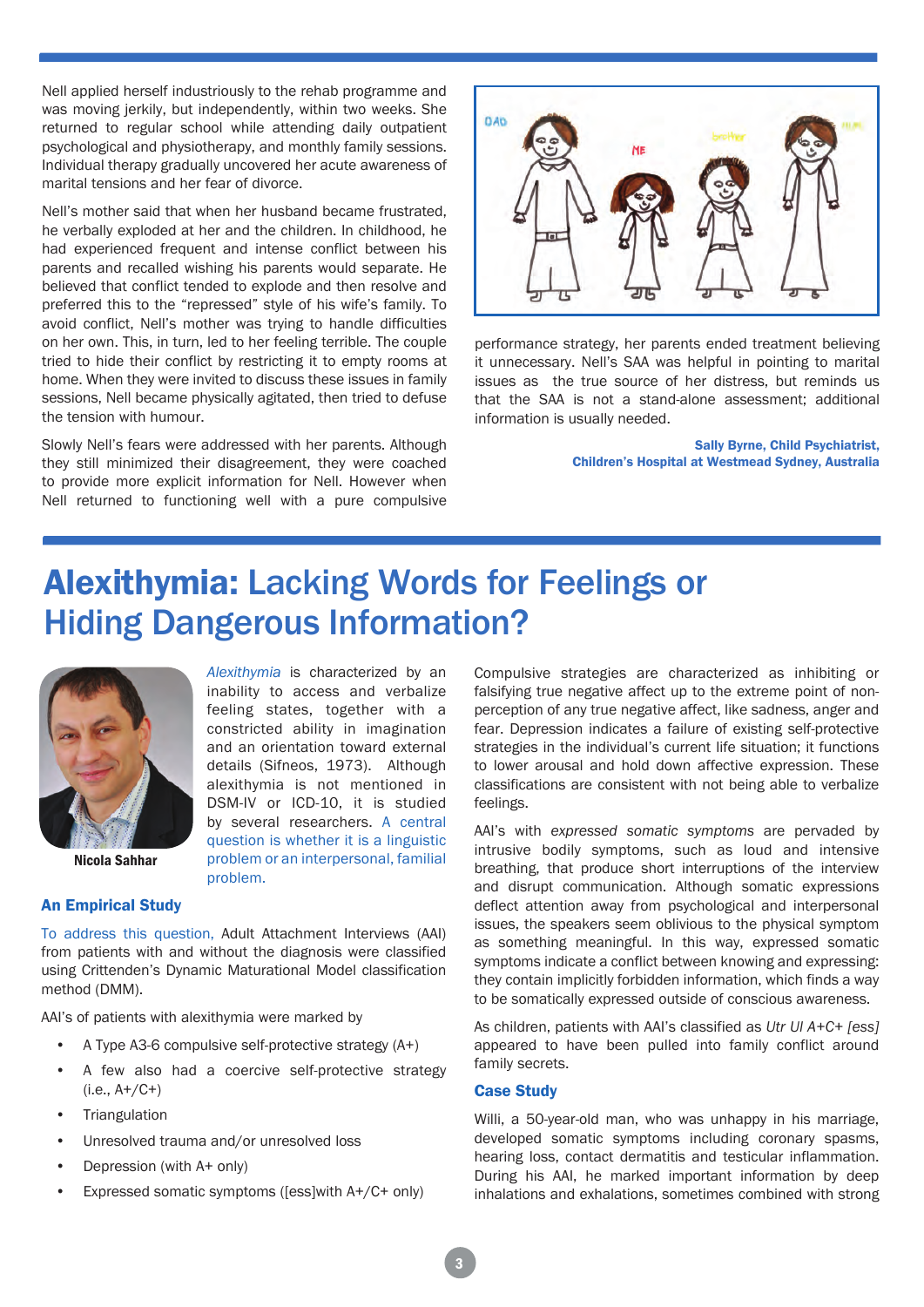and unexpected crying where it seems not to be appropriate. In other places, he minimized affective expression while describing negative experiences.

As a child, his parents' marital relationship was strained by the frequent absence of the father. In addition, his father was violent to him and his mother did not protect him from the father. His way of telling about his family had disruptions and gaps that suggested he experienced something which was forbidden to be known because its disclosure would place the family unit in danger.

The AAI coding suggested a hypothesis: the probable adultery of both parents which, if revealed, could destroy the family. Thus the child's perception had to be denied and may have led to somatically represented information. In this case, Willi's breathing during the AAI matched breathing patterns during sexual

intercourse. Thus, the adultery may have been represented somatically such that it was inaccessible for symbolization and semantic expression (cf., Kraemer, & Loader, 1995; Sifneos, 1973; Sonnby-Borgström, 2009). This reduced interfamilial conflict, but was associated with bodily distress.

> Although it was not possible to support or refute this hypothesis with historical evidence, one can entertain the possibility

of a child being an involuntary witness of adulterous intimacy, listening to deep sighs and breathing of adults, without being able to integrate the information or allowed to understand what was happening. In such cases, Alexithymia points towards forbidden but involuntarily expressed information, which is not allowed to be put into words. The man's coronary spasms may thus be linked to his anxiety, loss of hearing to being witness of his mothers' affairs with other men, his contact dermatitis and testicular inflammation to his general conflicts around intimacy and sexuality.

If this is reasonably accurate, then the challenge for the therapist is to allow the development of shared attention towards true, but disguised, representations of self in relation to others, expressed in somatic symptoms.

#### Nicola Sahhar, psychoanalyst, Cologne, Germany

#### **Literature**

Kraemer, S. & Loader, P. (1995). Passing through life: Alexithymia and attachment disorders. Journal of Psychosomatic Research, 39, 937-941.

Sifneos, P. E. (1973). The prevalence of "alexithymic" characteristics in psychosomatic patients. Psychotherapy and Psychosomatics, 22, 255-263.

Sonnby-Bergström, M. (2009). Alexithymia as related to facial imitation, mentalization, empathy, and internal working models-of-self and –others. Neuropsychoanalysis, 11, 111-128.

Sally Byrne, Child Psychiatrist, Children's Hospital at Westmead Sydney, Australia

## The adaptive value of desperation in a case of psychosomatic breakdown following child sexual abuse

Desperation is a helpless mental state that drives people to abandon their usual behavior and to seek help from others (Crittenden 1997). It represents a last attempt to protect oneself by communicating one's state to someone else. Therefore, it reflects a final shred of hope and has adaptive value. A case study will illuminate this concept.

#### Cabò's Story

Cabò's is a 37-year-old married woman. In her adolescence, her parents separated after years of quarrelling and Cabò was left to live alone with her father. Later she married, became a mother, and began to suffer from anxiety, irritability, and bouts of explosive anger toward her husband and daughter. She presented to her physician with hyperthyroidism and exophthalmia (completely denied) which were resolved by medical treatment. After one year of DMM-oriented dynamic psychotherapy, her emotional condition improved and Cabò terminated treatment abruptly. Her physical symptoms had abated and her selfprotective strategy was repaired and functioning again.

Three years later her beloved grandmother died. Soon Cabó was hospitalized for severe gastrointestinal and urinary disorders, high fever, optical inflammation, and confused mental state; there was no medical evidence for her symptoms. Desperate and afraid of dying, she asked, crying, to speak with her husband and me and, for the first time, revealed

Franco Baldoni

that she had been sexually abused by her father. She also confessed to having had several extra-marital affairs.

Before the second bout of psychotherapy, I gave Cabò the AAI and used it to formulate her problems and structure the treatment.

#### DMM Formulation

The long-term problem. Cabò's AAI revealed a compulsive Type A strategy characterized by partial depression and unresolved trauma of sexual abuse: (Dp) Utr(p) sexual abuse A4-5 (7). Compulsive compliance (A4), promiscuous attitudes (A5), and dismissal of negative affect (A) were central to her functioning. Her father may have misinterpreted her behavior and given in to unregulated sexual signals (see Ferenczi 1933). Cabò dismissed the abuse for many years which hindered her learning how to develop safe sexual relationships. Her good looks ensured she would find attention and protection from others,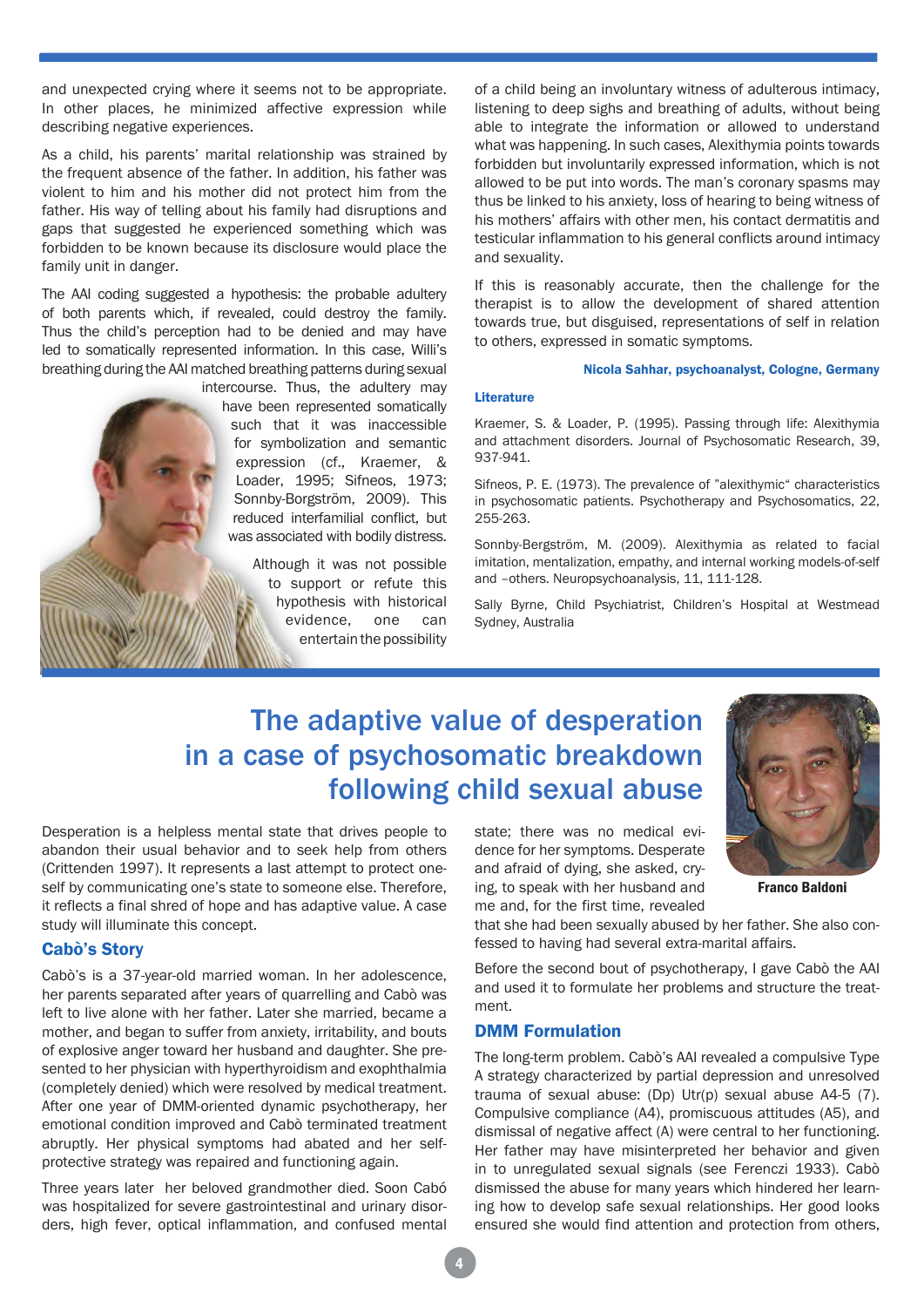but this worsened her promiscuous tendencies. Thus, she seduced and was seduced by men without acknowledging her contribution. The inability to recognize and regulate emotions led to intrusions of negative affect and severe somatic reactions. Ignoring her fear and vulnerability had prevented her from seeking help (Baldoni 2010).

#### The Precipitating Crisis

The psychological and somatic symptoms that followed the death of her grandmother (an idealized attachment figure) were a serious threat to Cabò's life. Fearing death, she abandoned her usual self-protective strategy and became actively and visibly desperate. This enabled her to seek help from her attachment figures: her husband and her past psychotherapist.

#### The Treatment

Even before leaving hospital, she: (1) revealed the affairs and abuse, (2) expressed previously inhibited suffering, and (3) showed the signals of a preoccupied trauma (that was no longer blocked). This eliminated the physical symptoms and reduced dramatically the anger crises (intrusions of negative affect). With elaboration of the trauma, she improved her relationships with her husband and daughter in only a few months.

Cabò's story reveals how an attachment crisis in a compulsive Type A strategy with a blocked trauma led to strategy failure and somatic breakdown. Fear of death fostered expressed desperation that enabled Cabó to both seek help and also disclose past abuse. By using a crisis to change her strategy, she became physically well and improved her relationships and her safety.

#### Franco Baldoni, MD, PhD, Associate Professor in Clinical Psychology, University of Bologna (Italy)

#### References

Baldoni F. (2010): La prospettiva psicosomatica. Dalla teoria alla pratica clinica (The psychosomatic perspective. From theory to clinical practice). Bologna: Il Mulino.

> Baldoni F. (2011): "La funzione adattiva della disperazione nel fallimento delle strategie di attaccamento: una prospettiva Dinamico-Maturativa" (The adaptive function of desperation in the failure of attachment strategies: a Dynamic-Maturative perspective). In V. Caretti, Craparo G., Schimmenti A. (Eds.) Trauma. Teoria, clinica, ricerca. Roma: Astrolabio (in press).

> > Crittenden P. M. (1997): "Toward an Integrative Theory of Trauma: A Dynamic-Maturation Approach". In D. Cicchetti, S. Toth (Eds.), The Rochester Symposium on Developmental Psychopathology, Vol. 10. Risk, Trauma, and Mental Processes. Rochester: University of Rochester Press, pp. 34-84.

Ferenczi S. (1933): "Confusion of tongues between adults and the child: The language of tenderness and the language of passion". International Journal of Psycho-Analysis, 30, pp. 225-230, 1949.

# Detecting Somatization Using Intensive Short-Term Dynamic Psychotherapy



Interruption in attachments and interruption of efforts to attach, such as the death or illness of a parent, produces a cascade of complex emotions. These emotions include pain, rage and guilt about the rage in many cases. Davanloo (1990) from McGill University systematically observed these interactions and used them as the basis for the development of his model of Intensive Short Term Dynamic

Psychotherapy (ISTDP; *see figure on next page*.) Davanloo discovered that unconscious emotions such as grief, rage and guilt about rage generate unconscious anxiety. He observed four main patterns of bodily response we will describe below. Unconscious defenses such as isolation of affect, repression of affect and projection arise to quell these unconscious emotions. Davanloo's work enables us to directly diagnose such emotional contributors to somatic complaints.

The first pathway is called the striated muscle discharge **pattern.** This pattern is seen clinically with hand clenching and sighing respirations which progress from the upper body and go downward. When there is full body tension there can be tics, spasms as well as subsequent pain. Hyperventilation can be a product of this due to excessive unconscious sighing.

The second pathway involves the smooth muscle. Smooth muscle is present in the bowel, airways, blood vessels and bladder. Preconscious learning according to behavioral learning principles disposes these muscles to acute or chronic spasm associated with a variety of common medical syndromes like migraines, hypertension, irritable bowel syndrome and reactive airway disease.

The third discharge pathway of unconscious anxiety is in the form of cognitive and perceptual disruption. The person can have blurry vision or complete blindness, interruption in hearing and other senses. The person can faint and hallucinate. This form of anxiety can be associated with psychotic moments.

The fourth pattern is that of motor conversion. With this pattern the muscles are weak and there is no evidence of other signs of unconscious anxiety. Thus, for example, the person can be relaxed but paralyzed in one of the limbs.

Actively mobilizing attachment-related feelings and traumarelated emotions can help the therapist detect the presence or absence of these somatic pathways in a given patient. When these emotions are mobilized, defenses are also mobilized. Faced with the patient's unconscious anxiety, the therapist is able to make a direct determination of unconscious contributors to somatic complaints.